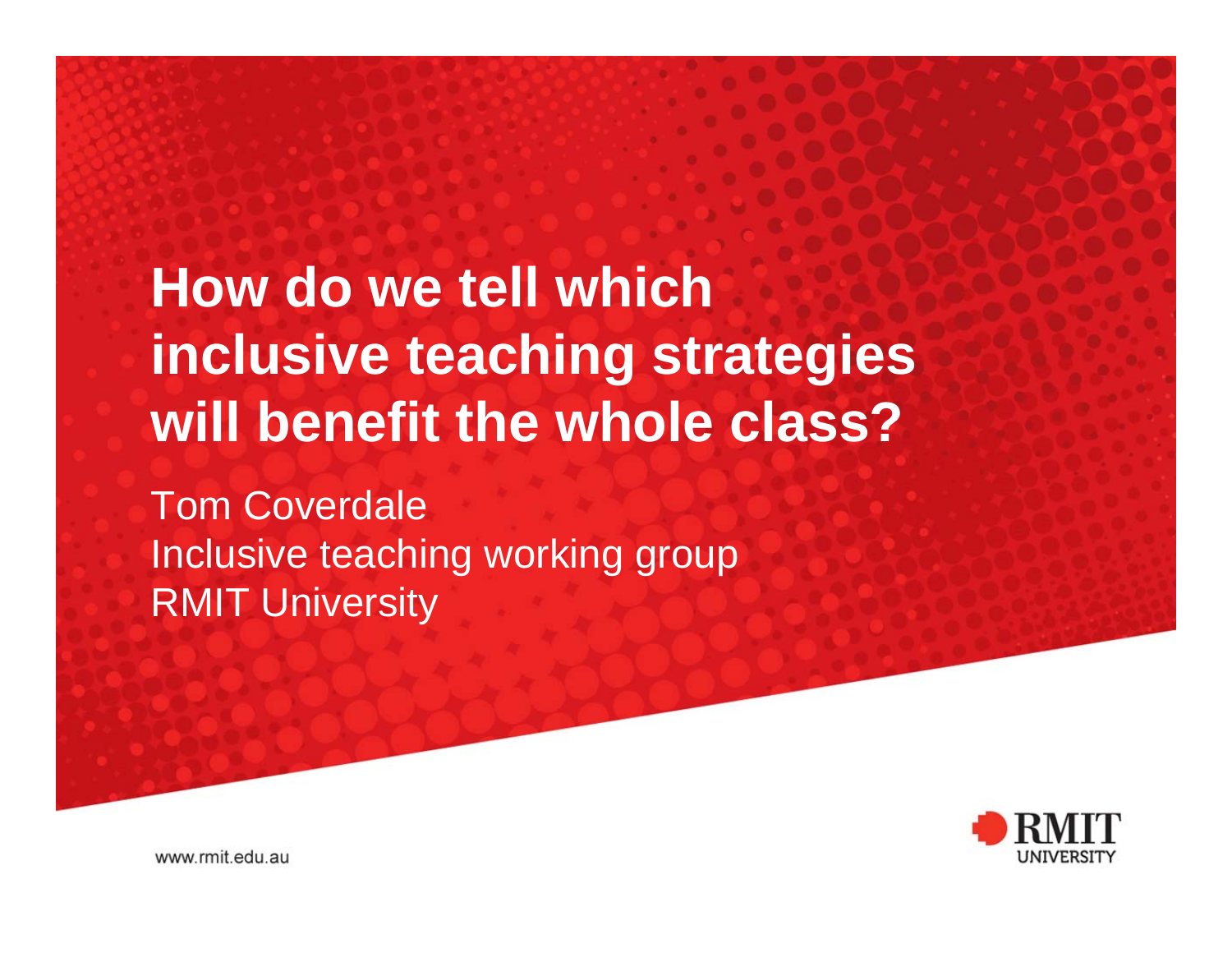### **How do you know a strategy works?**

- 1. Many different and often conflicting published views
- 2. Qualitative research useful, but doesn't answer the question
- 3. Need to measure impact of a strategy on achievement (grades)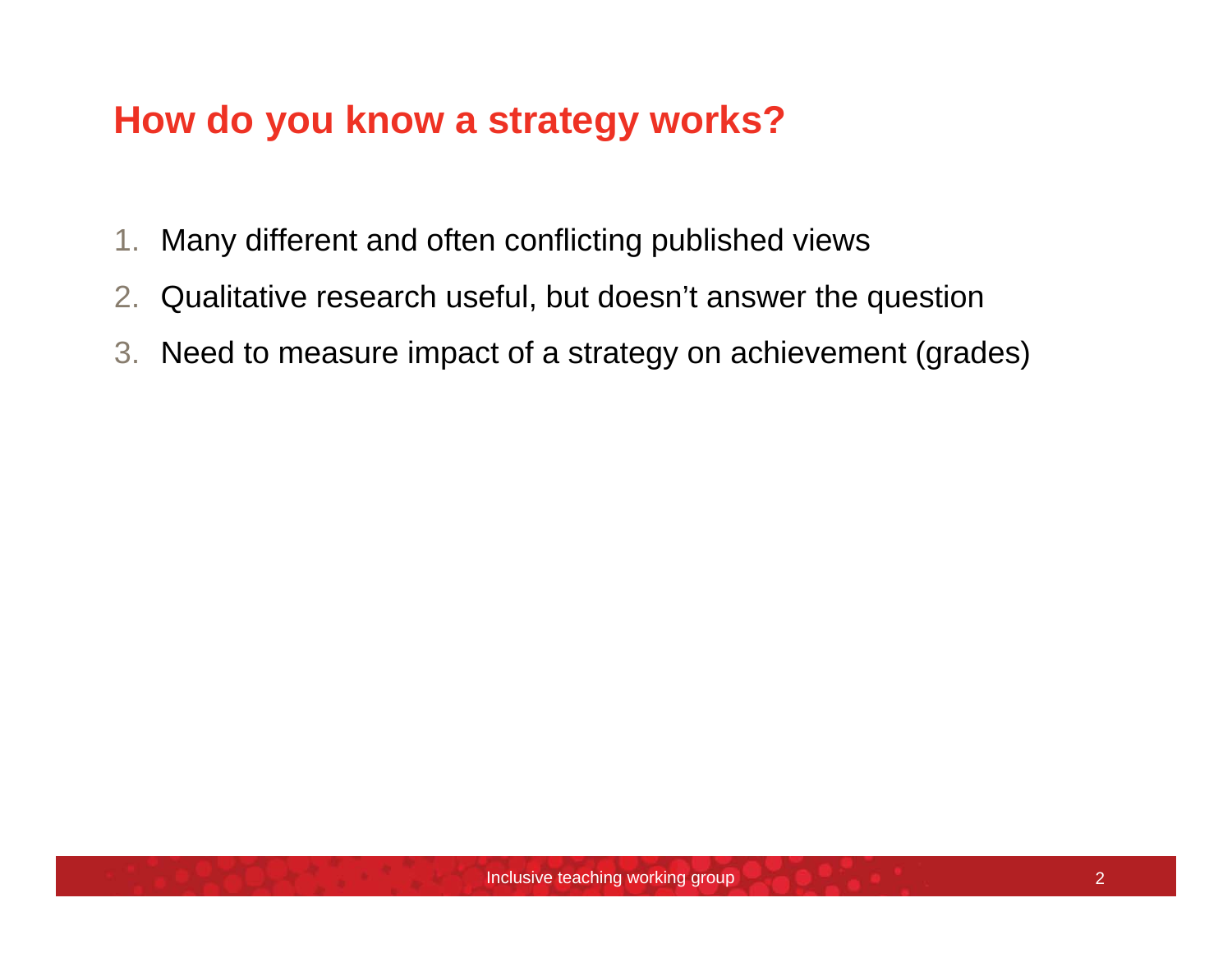#### This session

- 1. The two main approaches to inclusive teaching.
- *2. Meta-analysis*, a way of measuring the success of educational strategies.
- 3. How meta-analysis can **enhance inclusion** and **improve grades** and **course satisfaction across the whole class.**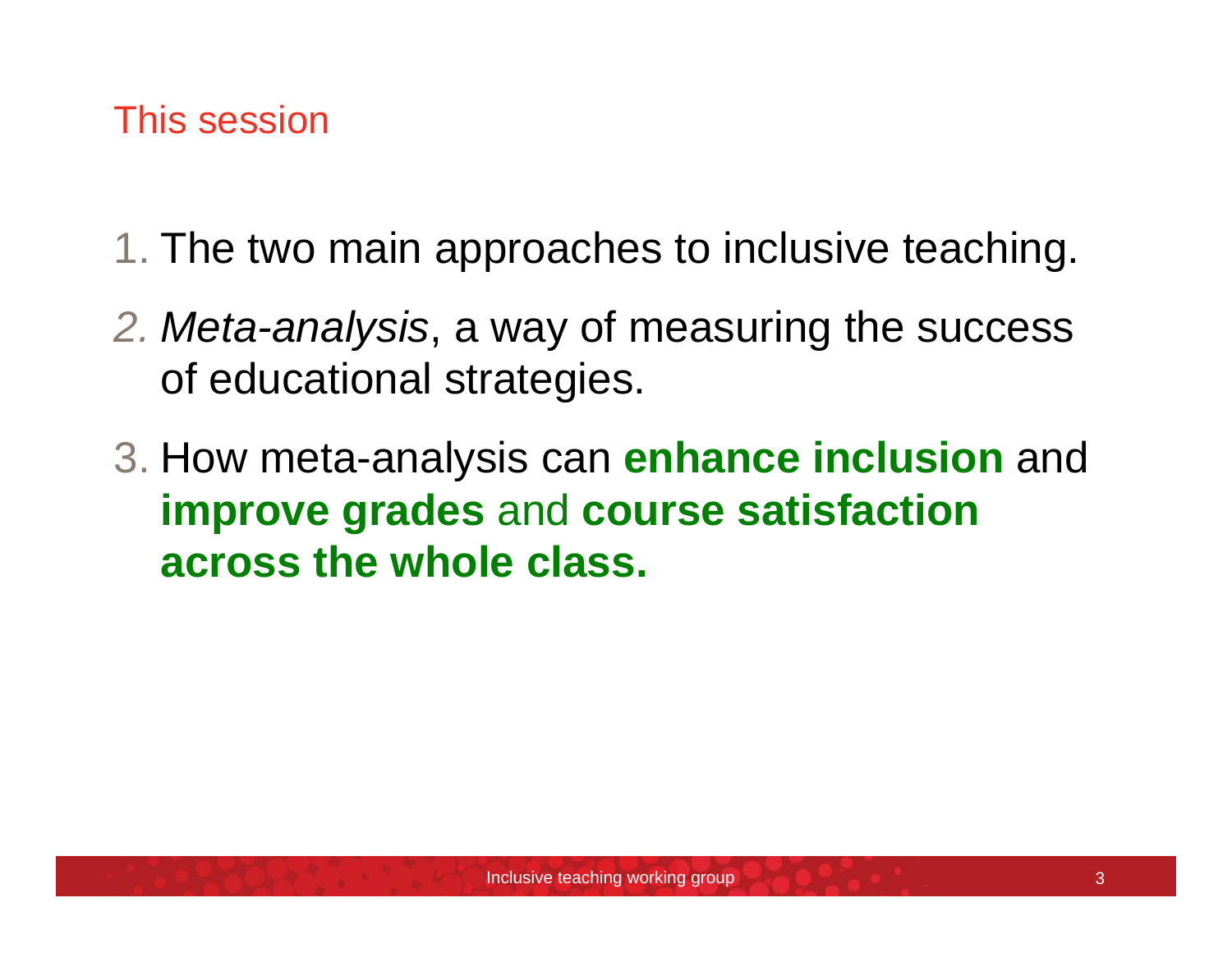**What is inclusive teaching?**

Trying to accommodate visible and invisible differences within the class.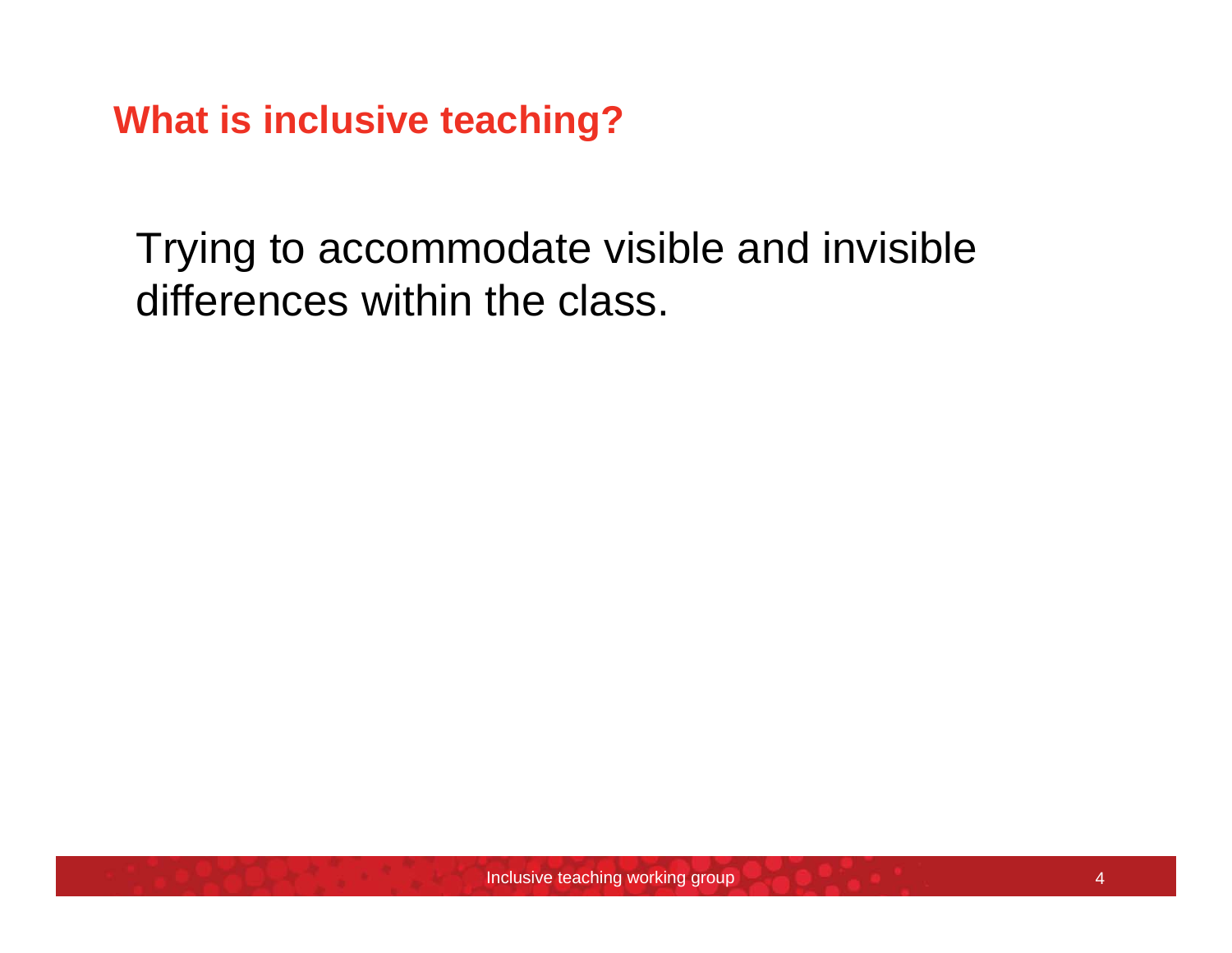### **Many groups to include**

Some of the differences we need to accommodate:

- religious practices
- cultural and linguistic diversity
- ESL
- indigenous culture
- other cultural differences
- health conditions
- medical conditions
- disabilities
- age, gender, sexuality
- young people who left school early
- older learners returning to study
- single parents returning to study
- part time students
- refugees
- survivors of trauma

(Training Design 2007)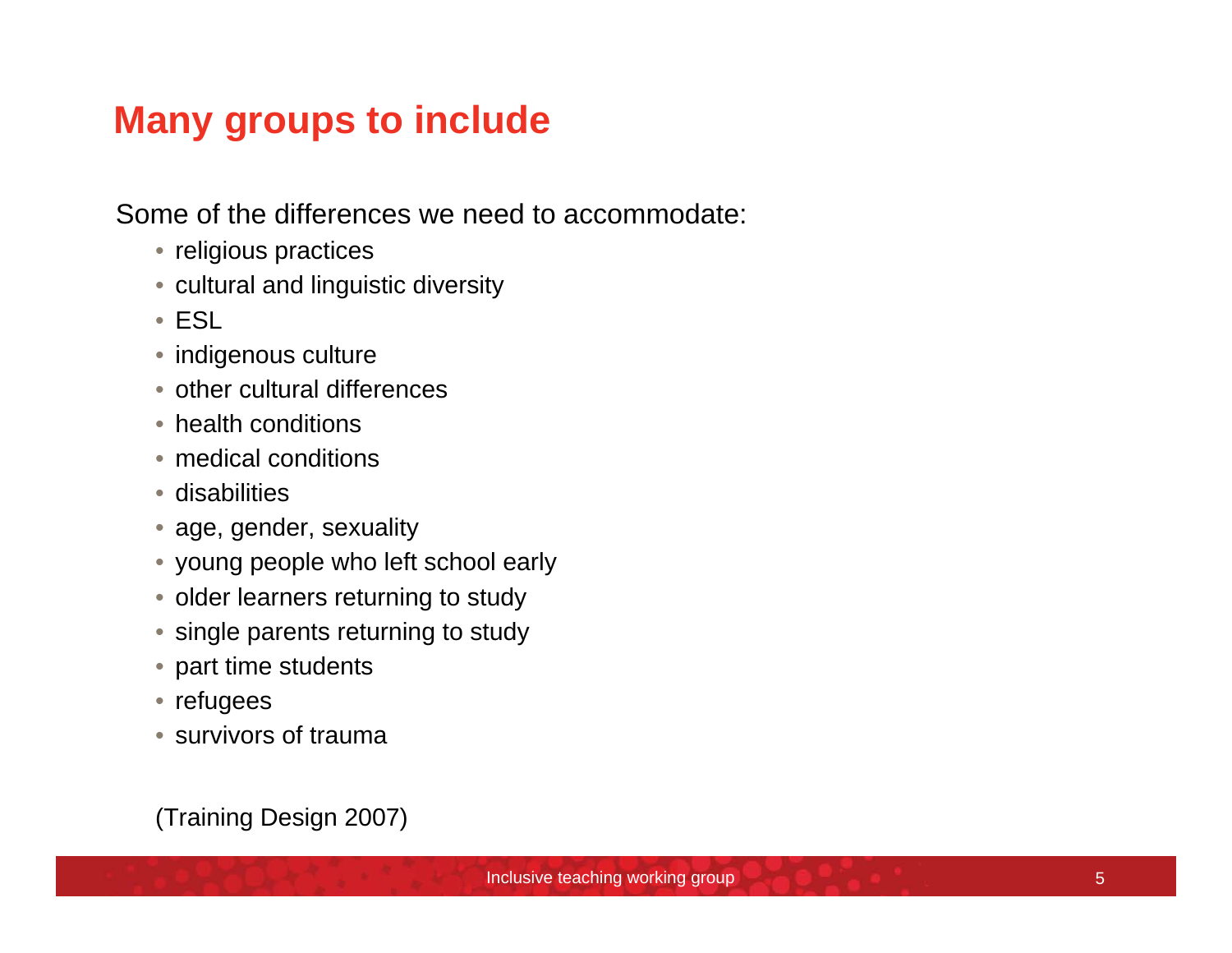### **Two approaches to inclusive teaching**

- Special-needs-based adjustments (the prevalent method)
- Universal design.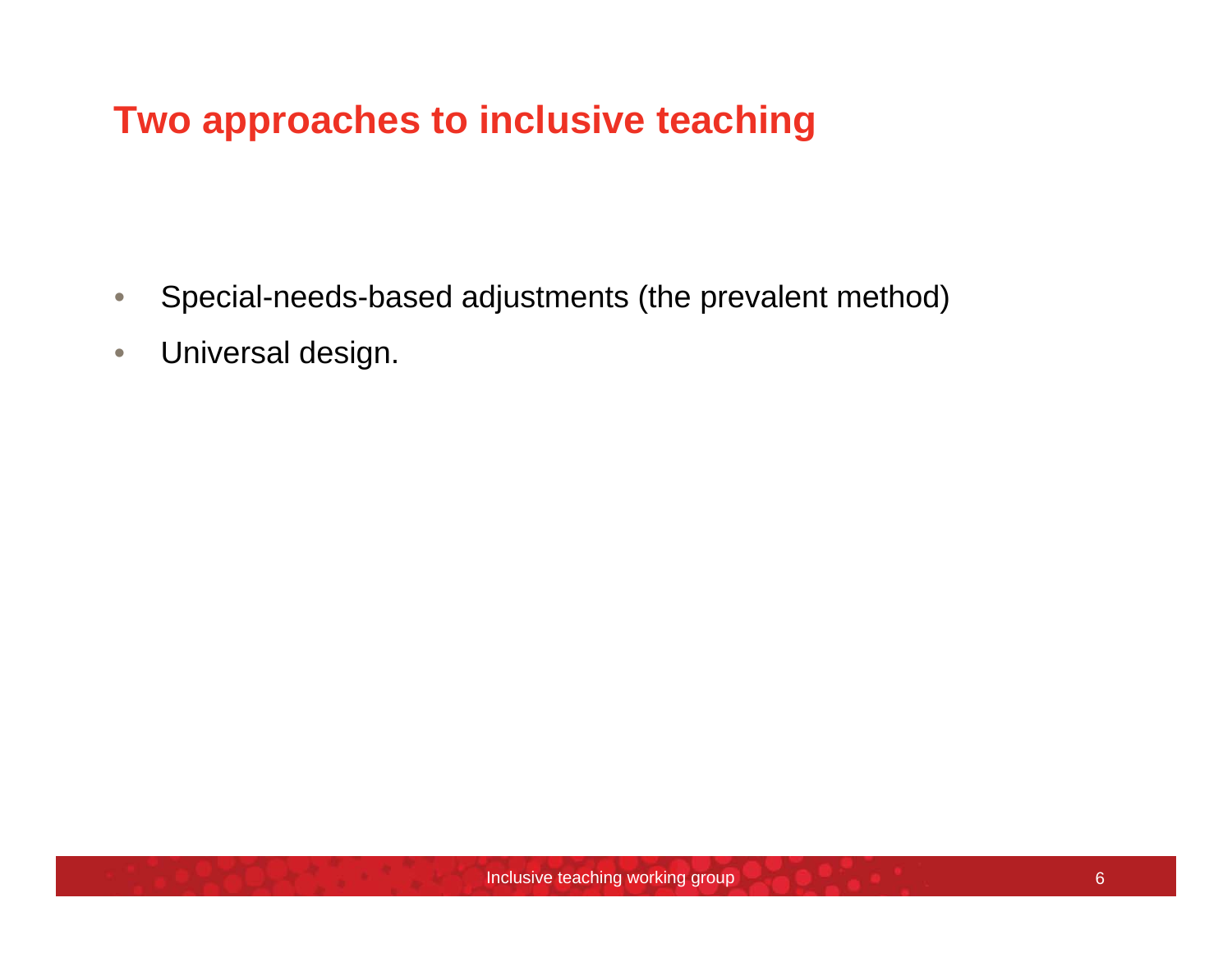#### **First approach: special needs-based adjustments**

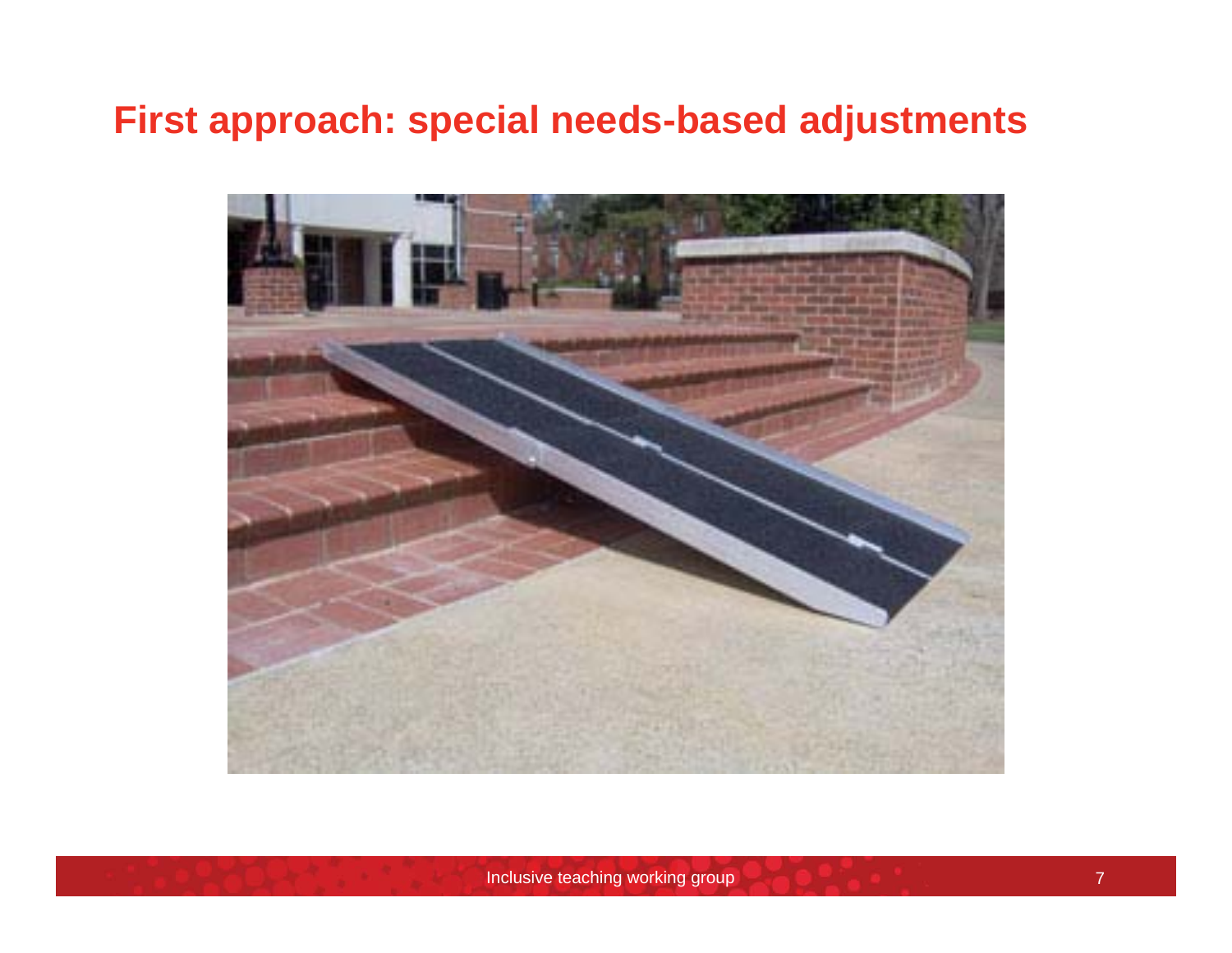Figure 4.1: Proportion of UK-domiciled, full-time undergraduate students by disability **status** 



Source: HESA Students and Qualifiers Data Tables

**Source**: Department for Innovation, Universities and Skills 2009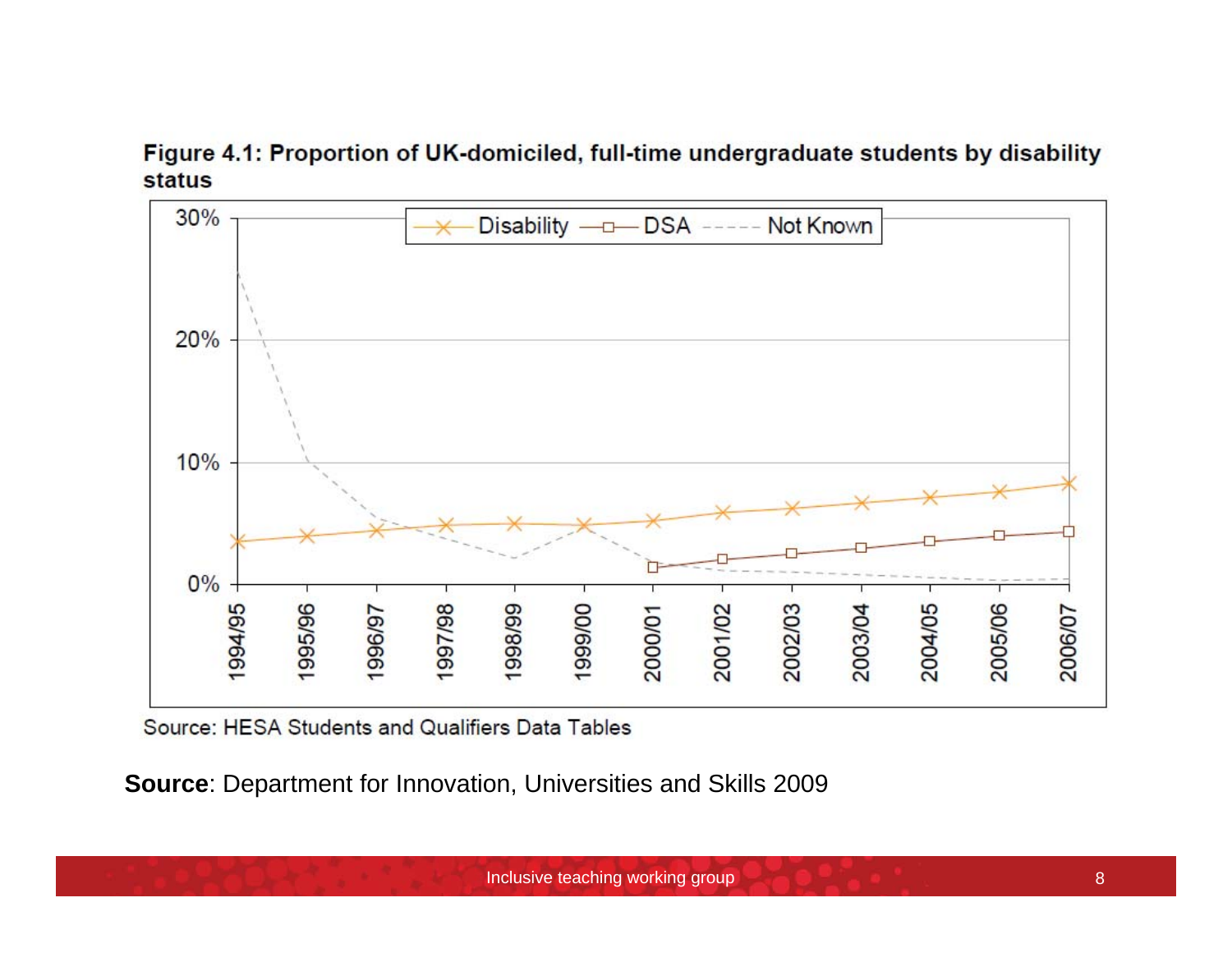#### Figure 5.3: Type of disability declared by first year UK domiciled full-time undergraduates



**Source**: Department for Innovation, Universities and Skills 2009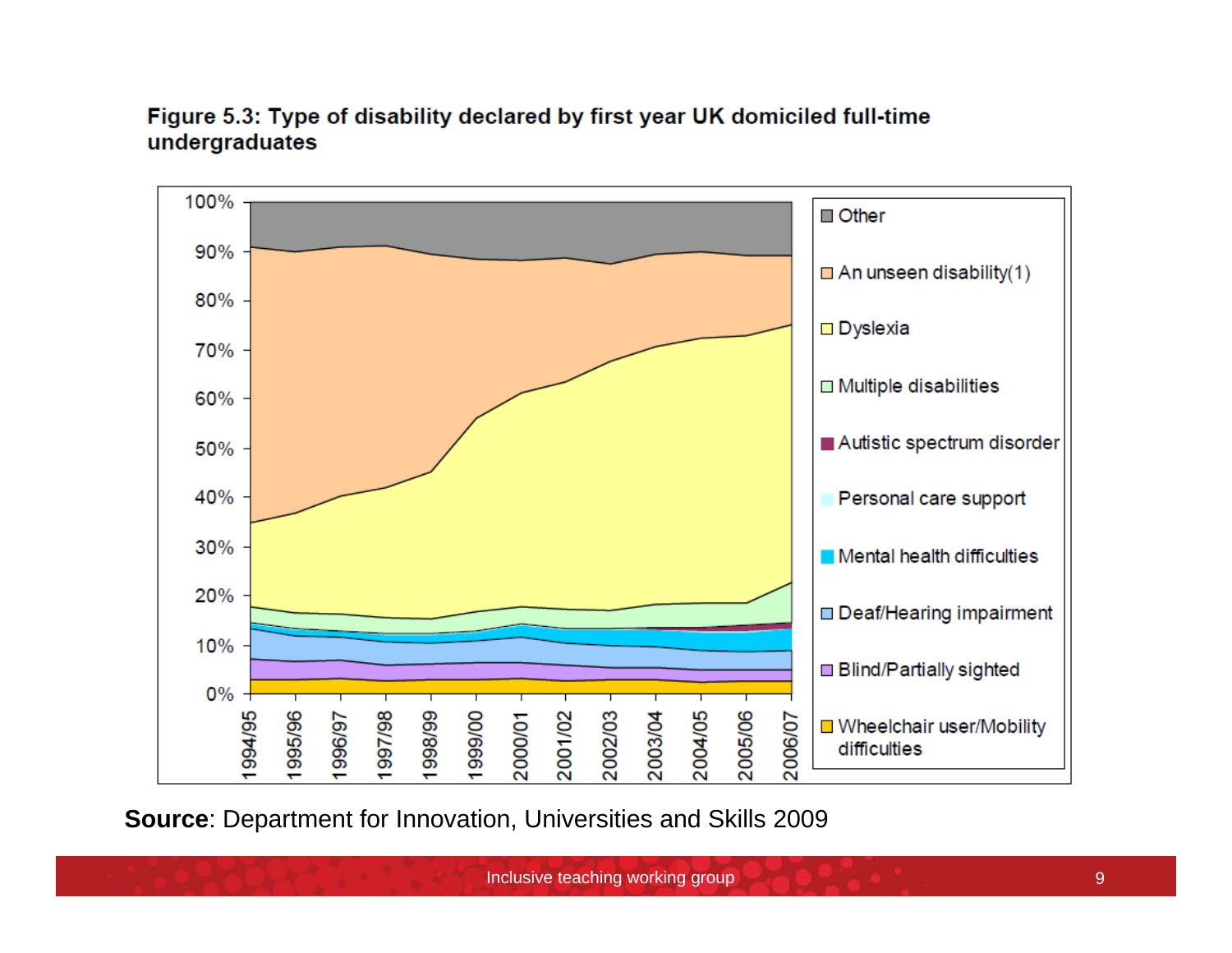## **Second approach: universal design**

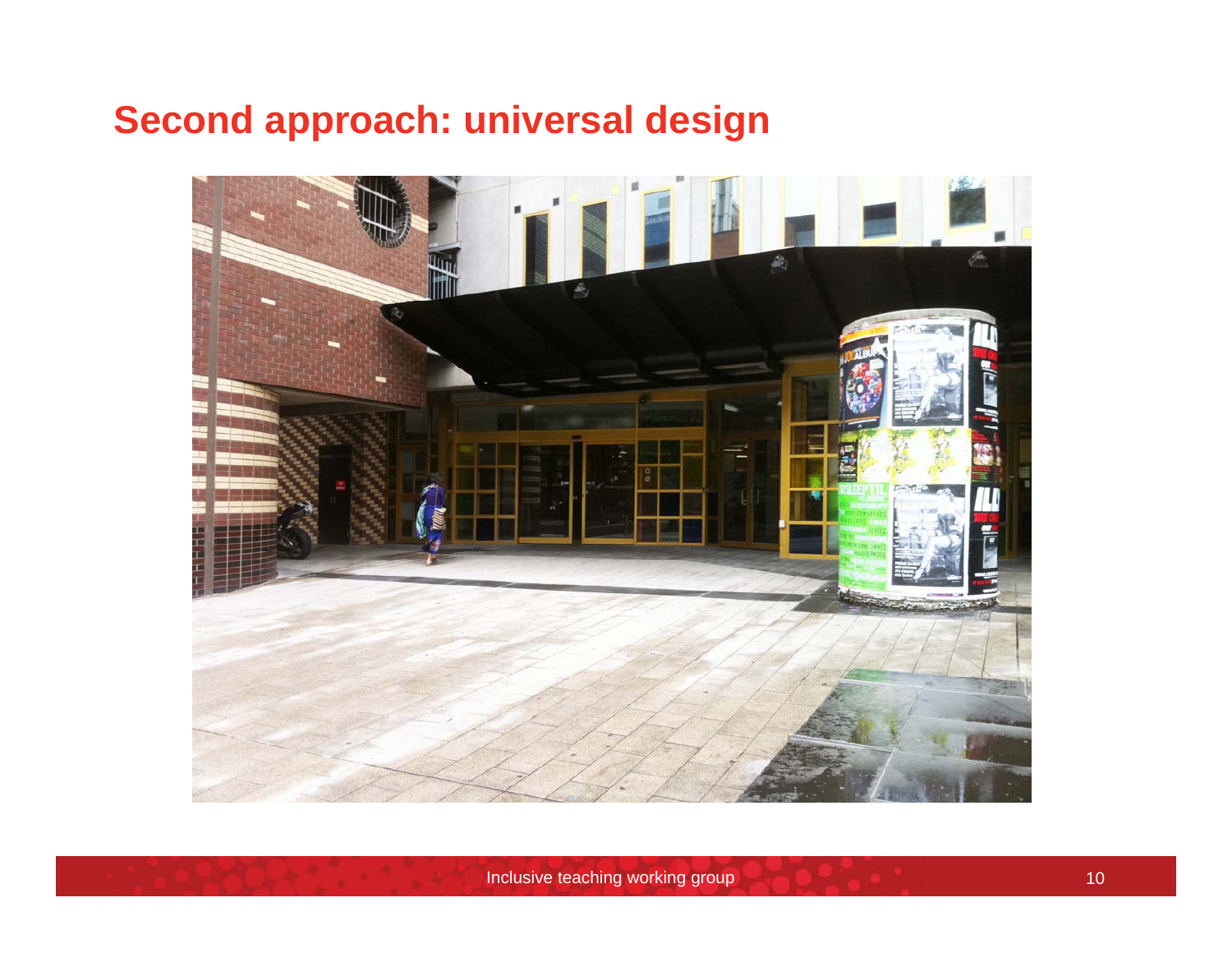# **But how do we know it would help the rest of the class?**

- 1. Some inclusive teaching strategies benefit whole class; others don't.
- 2. Meta-analyses useful for showing which is which.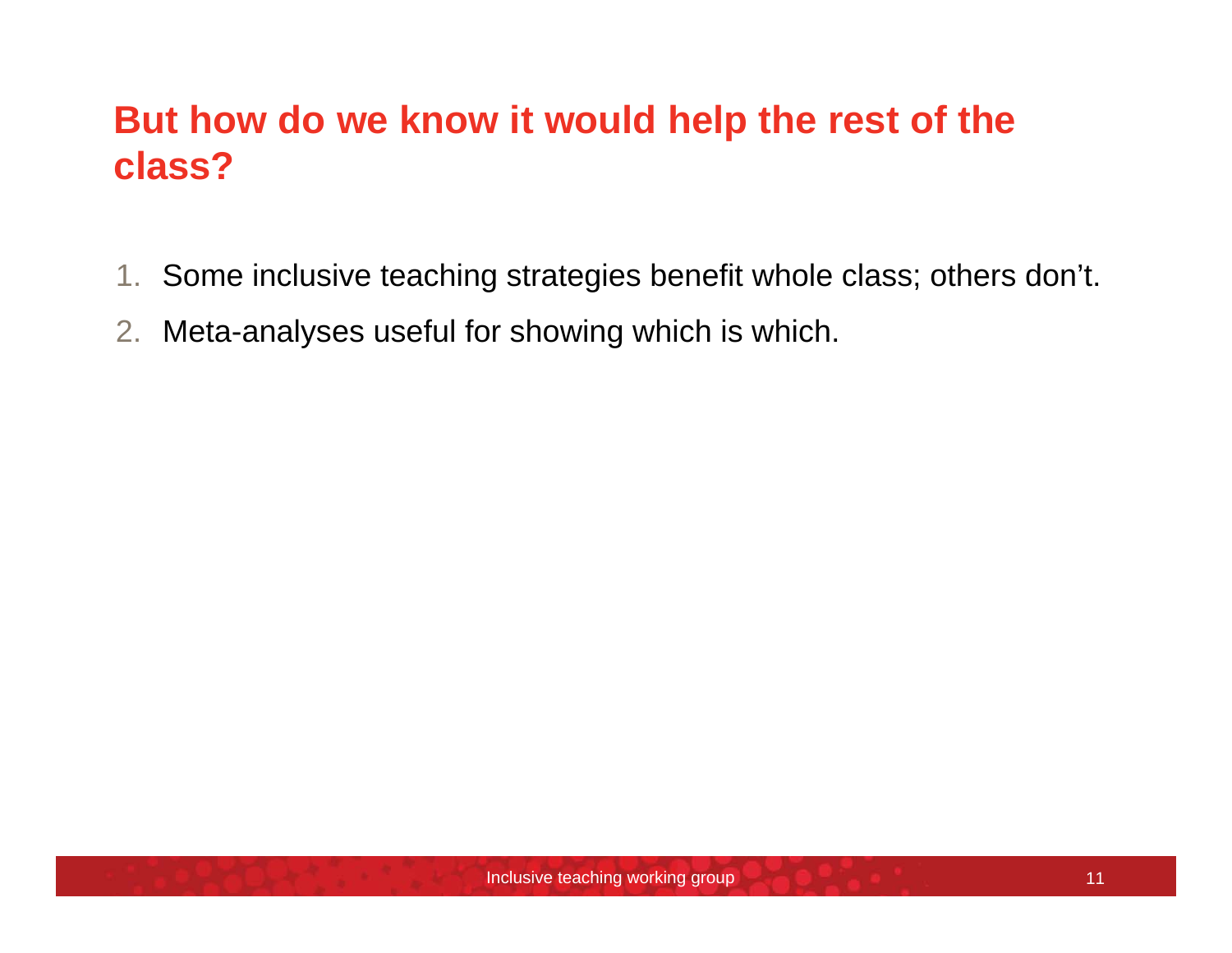| <b>Educational intervention</b>              | <b>Effect size</b>                        |
|----------------------------------------------|-------------------------------------------|
| Argument mapping for critical thinking (HEd) | 0.78 (Alvarez 2007; n=7)                  |
| Embedded meta-cognitive study skills (HEd)   | 0.77 (Hattie, Biggs & Purdie 1996; n=108) |
| Reciprocal teaching                          | $0.74$ (Hattie 2009; n=38)                |
| Enhanced feedback                            | 0.73 (Hattie 2009; 1287)                  |
| Meta-cognitive strategies                    | 0.69 (Hattie 2009; n=63)                  |
| Teaching study skills                        | 0.59 (Hattie 2009; n=668)                 |
| Cooperative v individualistic learning       | $0.59$ (Hattie 2009; n=774)               |
| Note-taking                                  | 0.59 (Hattie 2009; n=46)                  |
| <b>Mastery learning</b>                      | 0.58 (Hattie 2009; n=377)                 |
| Concept mapping                              | 0.57 (Hattie 2009; n=287)                 |
| Peer tutoring                                | 0.55 (Hattie 2009; n=767)                 |
| Average effect ('the bar')                   | 0.40 (Hattie 2009; n=52 637)              |
| Computer-based instruction (HEd)             | 0.28 (Schmid et al 2009; n=231)           |
| Individualised instruction                   | 0.23 (Hattie 2009; n=600)                 |

Table 1: **Data from educational meta-analyses; n=number of studies**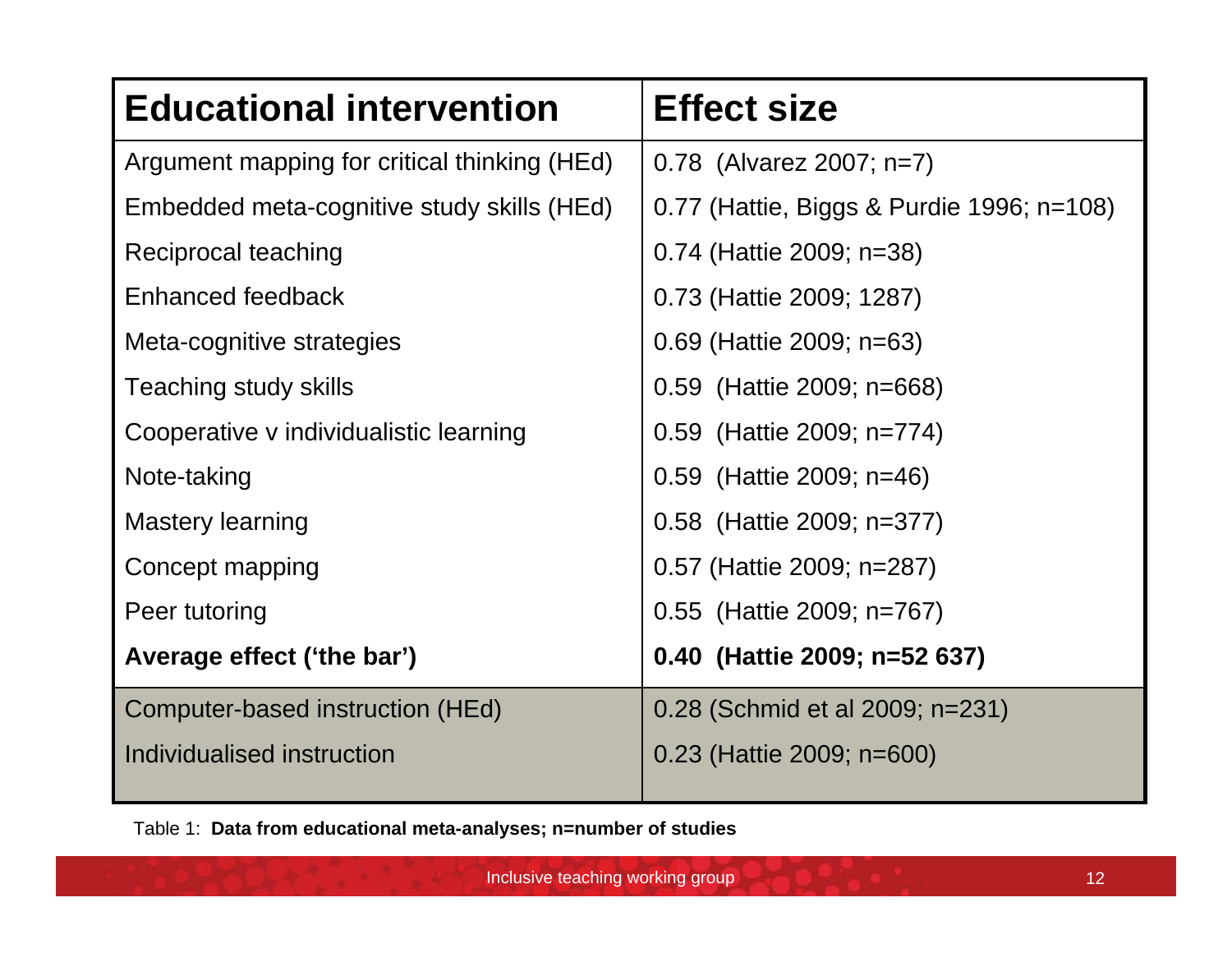# **Making universal design high-yield**

Example:

- 1. Many students with learning disabilities benefit from being taught concept mapping.
- 2. Students in general also benefit from this.
- 3. So teach everyone concept mapping (and argument mapping), and offer the software to everyone.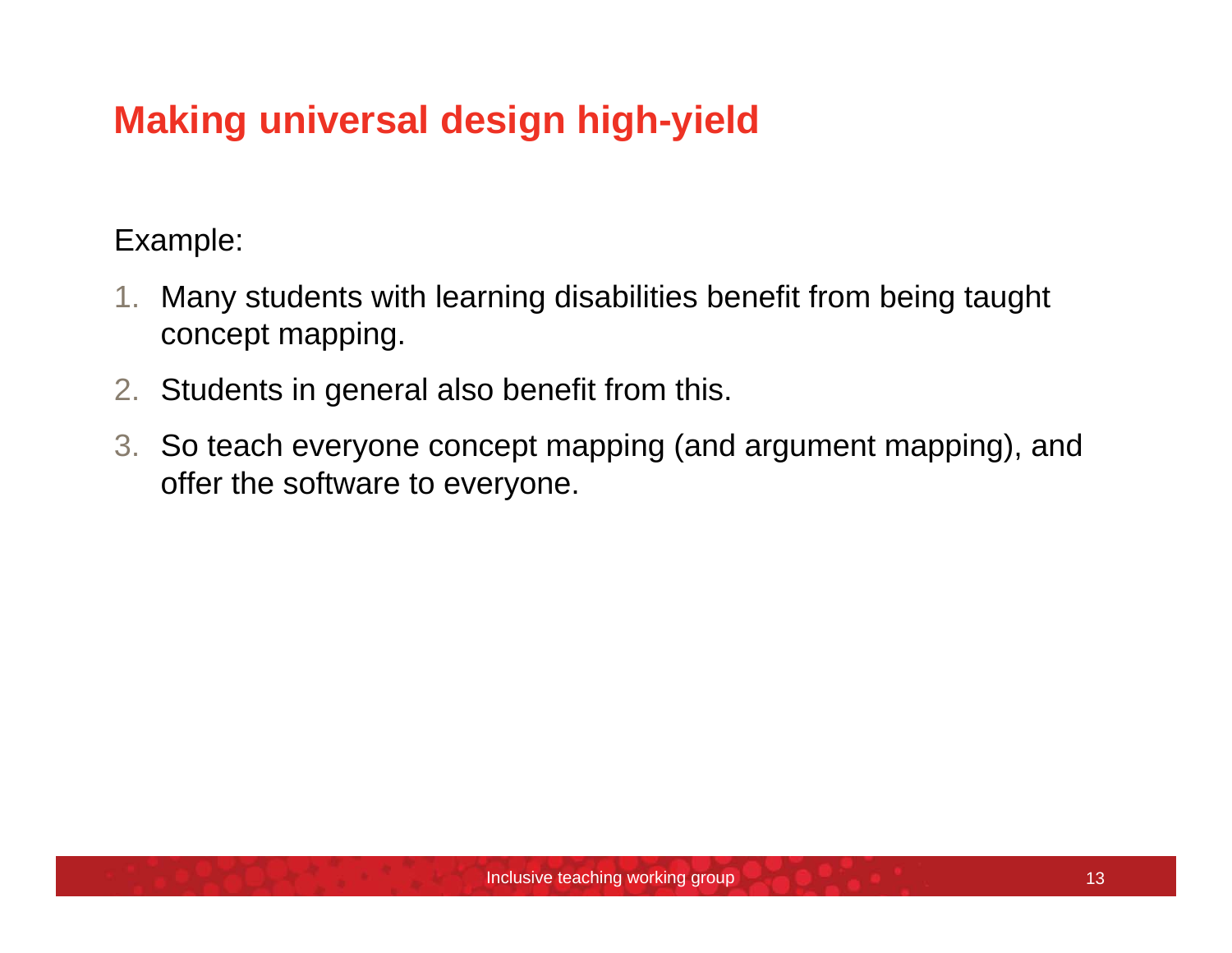#### **We need to use both approaches**

- Must still make special-needs-based adjustments to ensure full access, e.g. note-takers, extra time on exams.
- Universal design not 'difference blind', not 'one-size-fits all'
- Universal design complements and enhances 'adjustments' approach.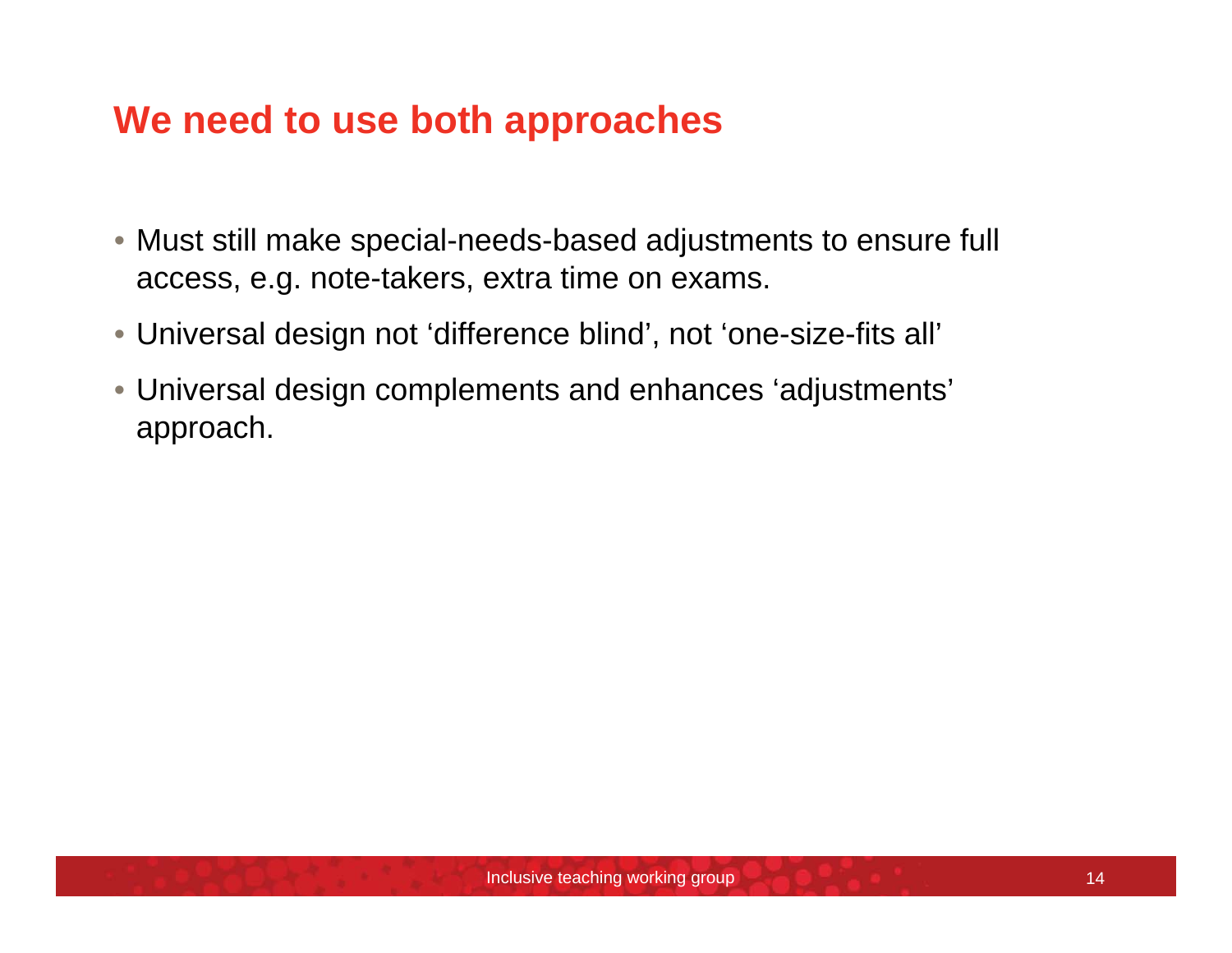# **High-yield UD appeals to teachers' self-interest**

- Special-needs-based adjustments tend to be seen as fair, but also as onerous and time-consuming.
- A high-yield approach to universal design likely to **improve grades and course satisfaction**.
- And that recruits the **self-interest** of teachers.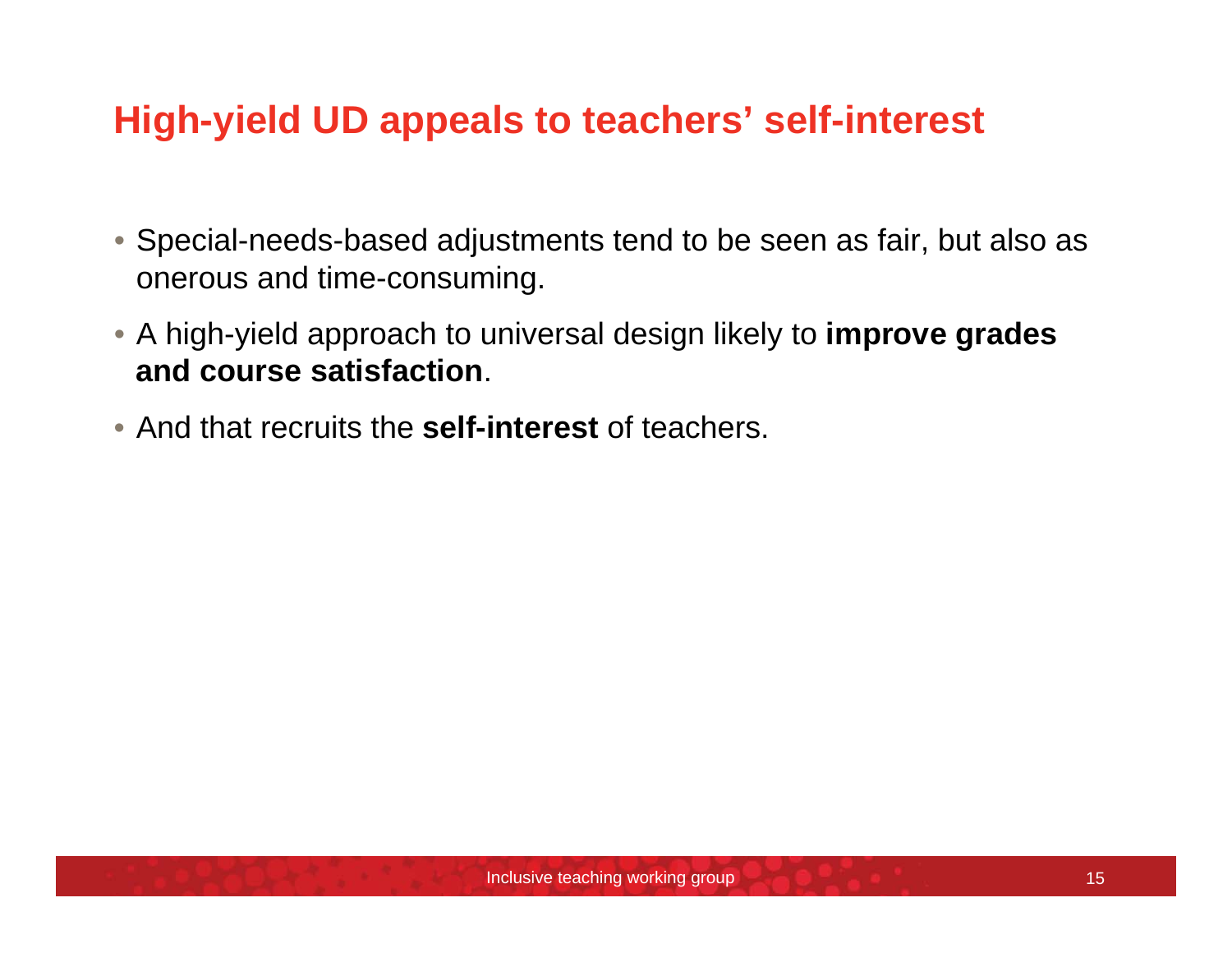### **Summary**

- 1. Need to do more universal design, to enhance the prevalent adjustments-based approach
- 2. Universal design well-supported by educational research on highyield strategies.
- 3. Meta-analysis indicates strategies to prioritise.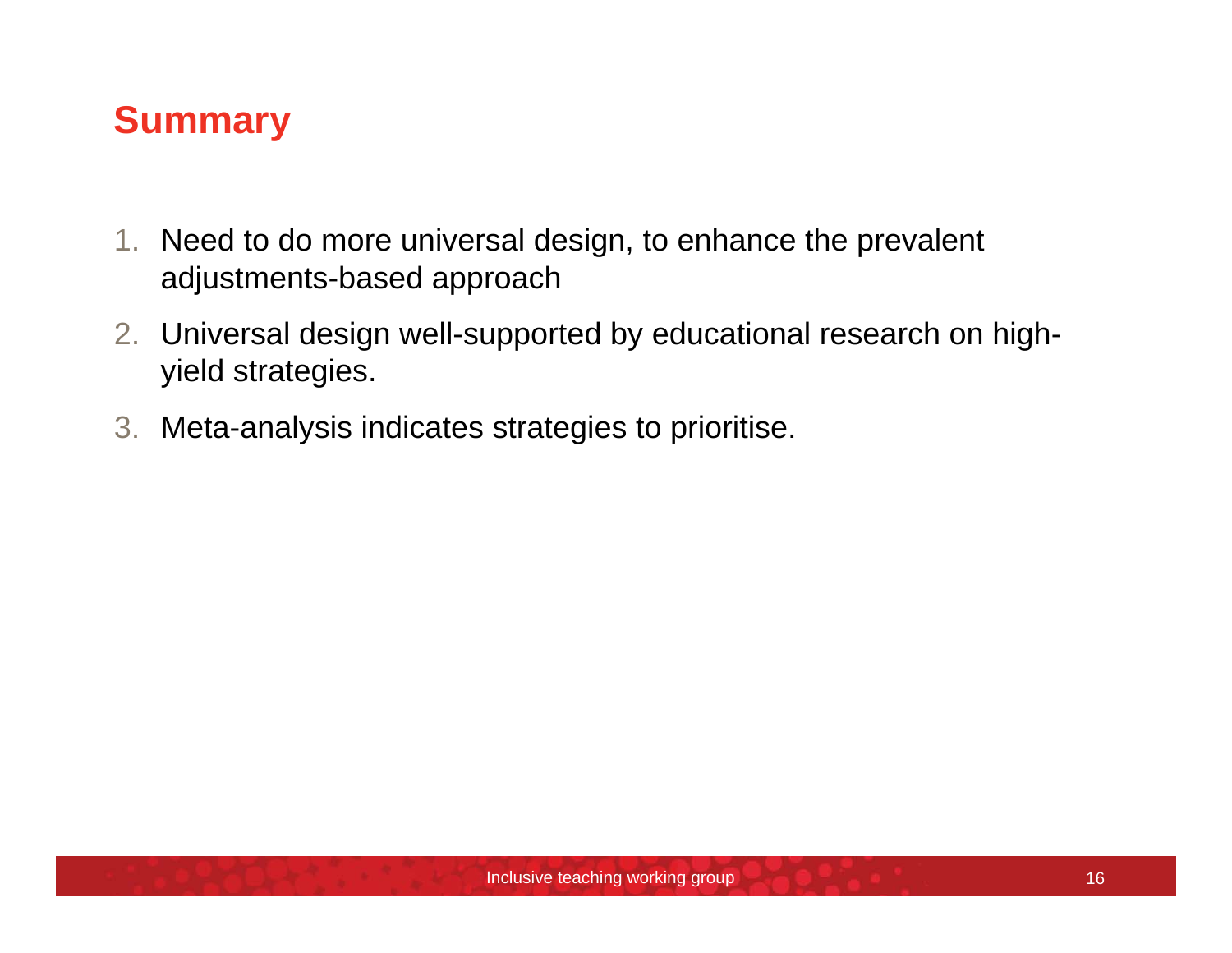#### **References**

- Alvarez Ortiz, CM 2007, 'Does philosophy improve critical thinking skills?', Masters thesis, Melbourne University.
- Department for Innovation, Universities and Skills 2009, *Disabled Students and Higher Education: Higher Educational Analysis,* Department for Innovation, Universities and Skills (UK), viewed 22 September 2009.
- Hattie, J 2009, *Visible learning: a synthesis of over 800 meta-analyses relating to achievement*, Routledge, New York.
- Hattie, J, Biggs, J & Purdie, N 1996, 'Effects of learning skills intervention on student learning: a metaanalysis', *International Journal of Educational Research*, 11, 187–212.
- Schmid, RF, Bernard, RM, Borokhovski, E, Tamim, R, Abrami, PC, Wade, CA, Surkes, MA, Lowerison, G 2009, 'Technology's effect on achievement in higher education: a Stage I metaanalysis of classroom applications', *Journal of computing in higher education*, vol 21, pp 95-109, viewed 11 November 2009, ERIC database.
- Training Design, 2007, 'One and all: a facilitator's guide to assist in the delivery of TAAENV402A foster and promote an inclusive learning culture', Wodonga Institute of TAFE.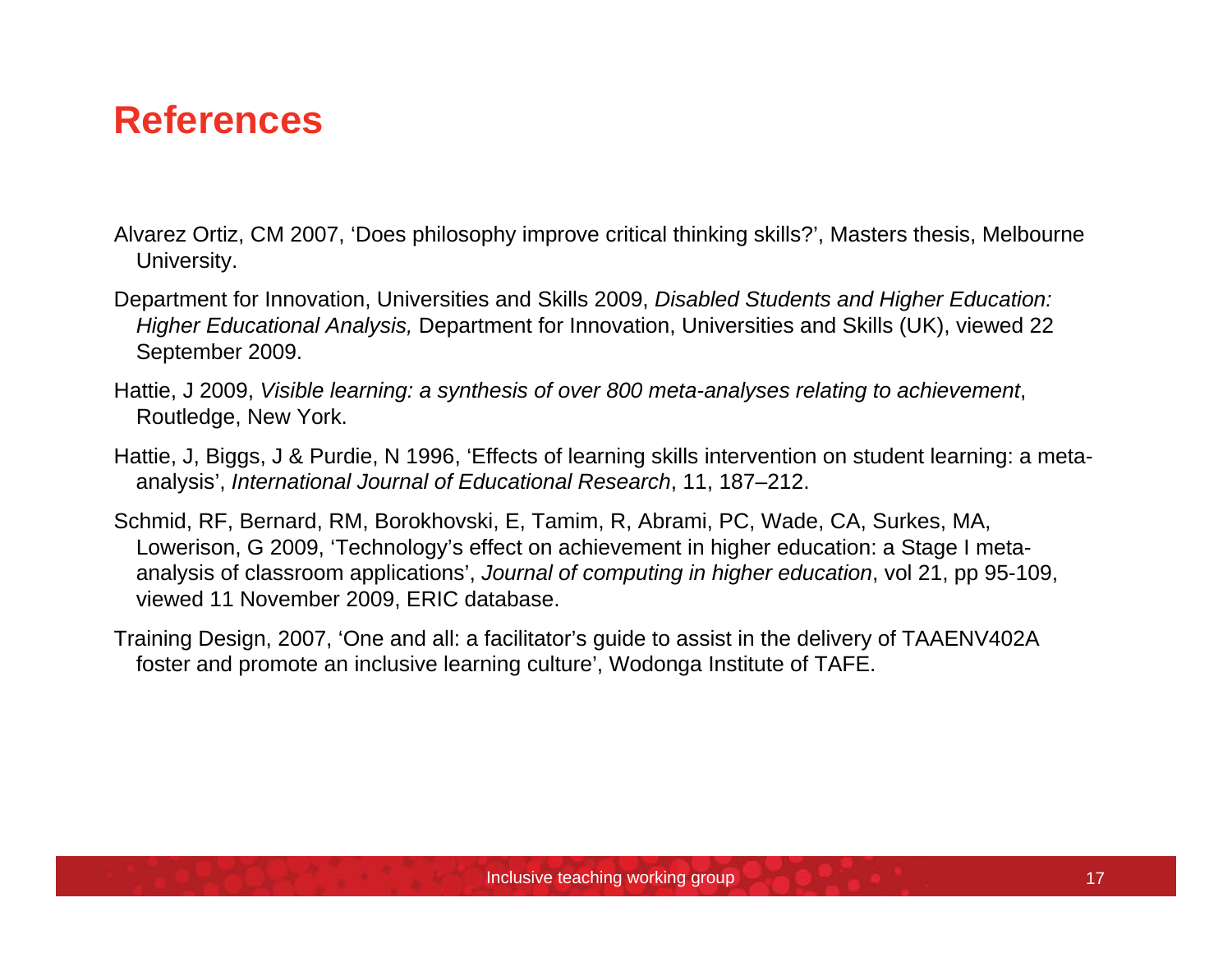#### International students in Victoria

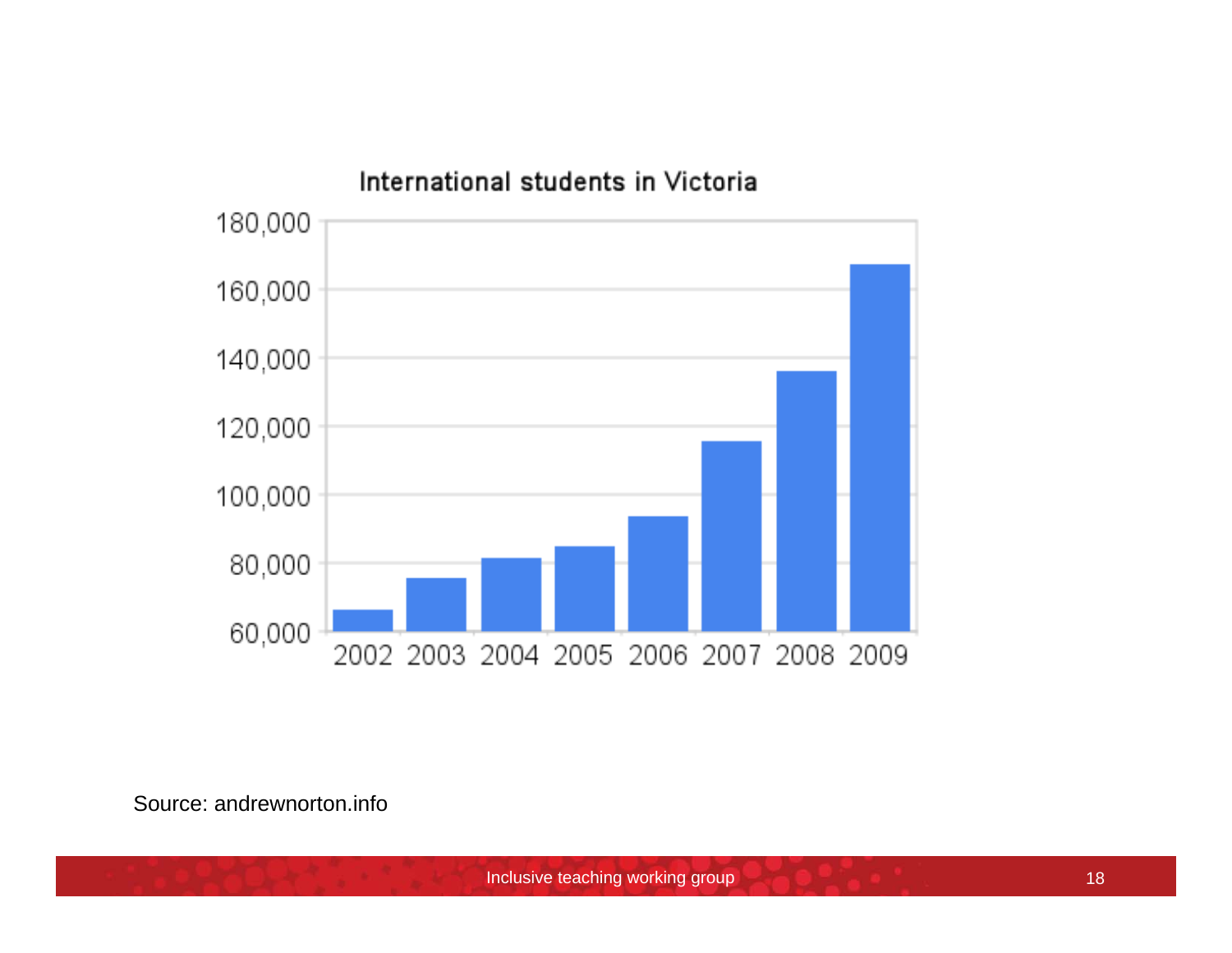#### **What is an 'effect size'?**

A **meta-analysis** looks at the same variable across numerous studies and comes up with an effect size, which is an average effect across all the studies (e.g. effect of note-taking on final grades).

#### **An effect size around 1.0 represents a huge positive effect on student achievement**

'When implementing a new program, an effect-size of 1.0 would mean that approximately 95% of outcomes positively enhance achievement, or average students receiving that treatment would exceed 84% of students not receiving that treatment.' (Hattie 1992)

#### **An effect size of 0.3 or less is slight, in education**

'An effect-size of 0.31 would not […] be perceptible to the naked observational eye, and would be approximately equivalent to the difference between the height of a 5'11" and a 6'0" person.' (Hattie 1992)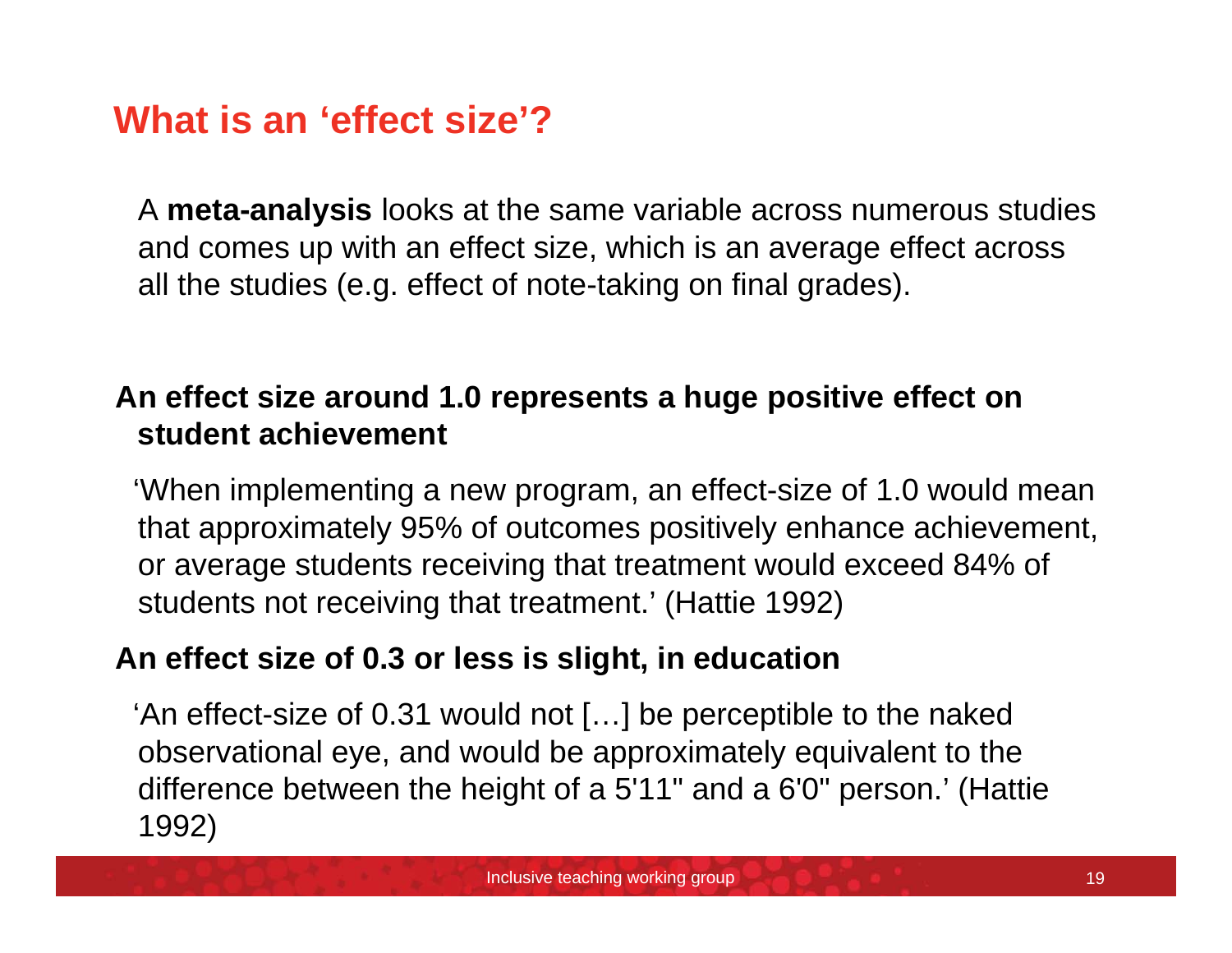Différence between mindning & concept map (PT.O):

FIGURE 2. Mind Map of the Capital Budgeting Techniques



10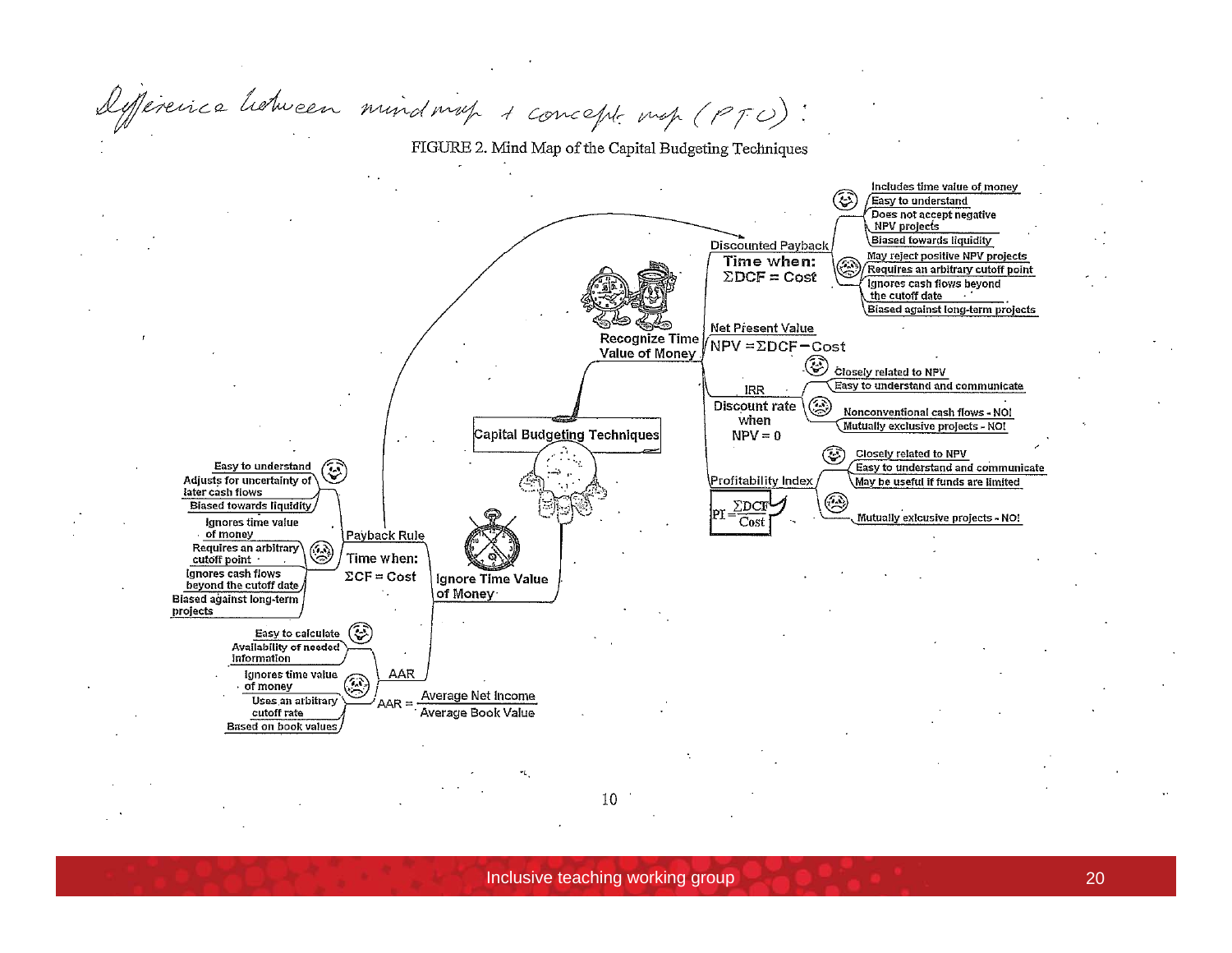wore causal connections

Annexure B: A student constructed concept map for the Equity Funding case outlined in Annexure A



19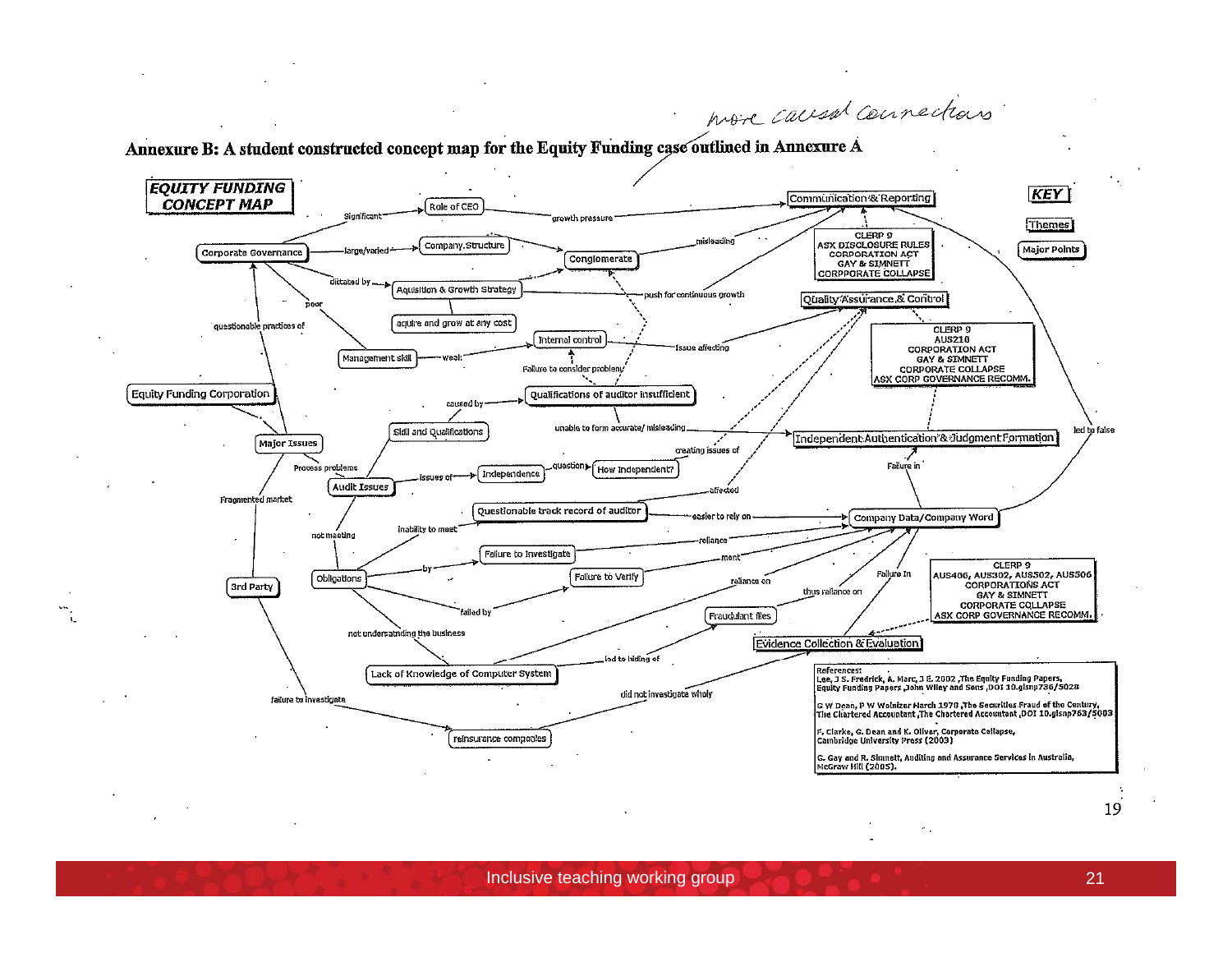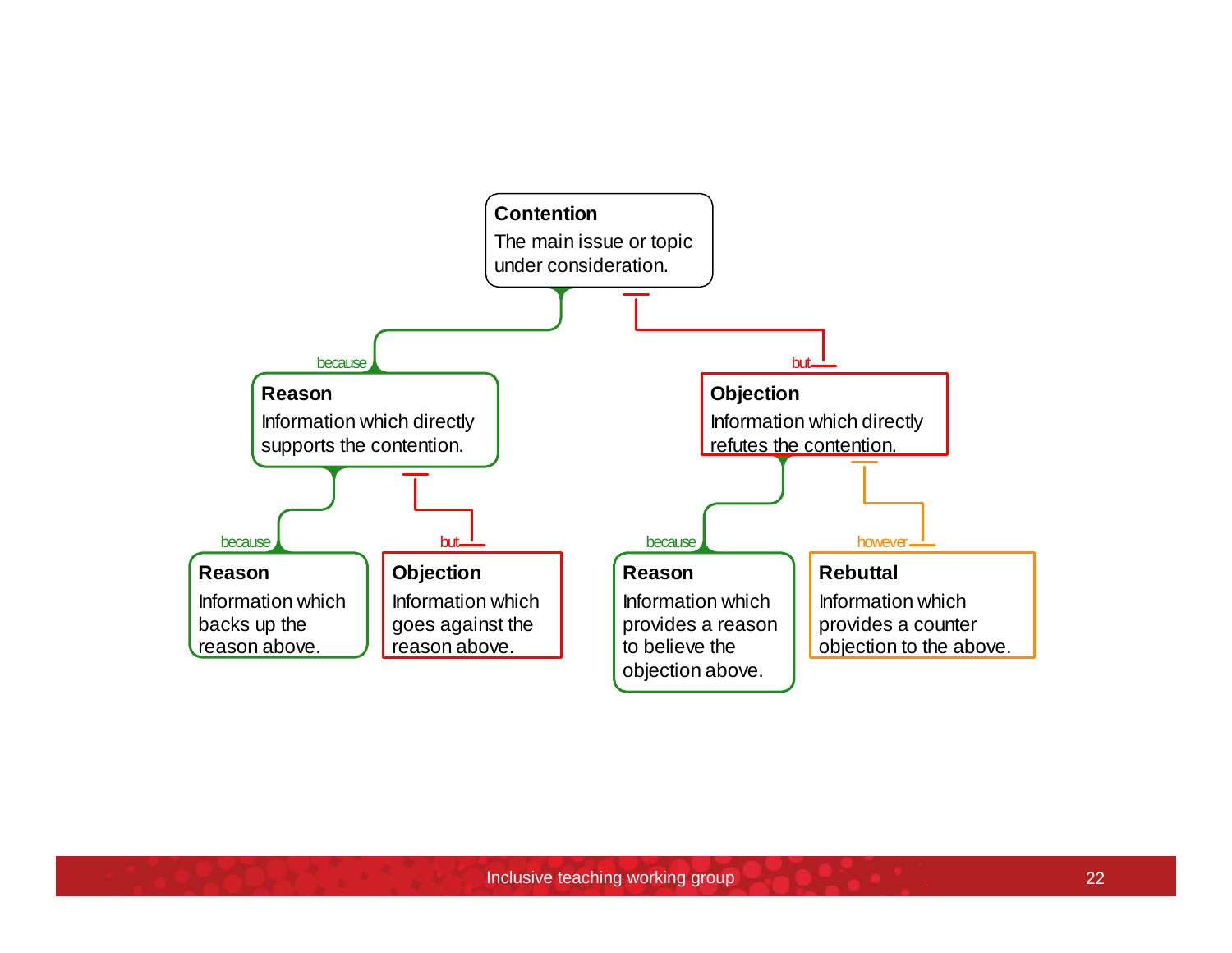### **Summary**

Fairness, policy and/or law require us to make adjustments to our teaching (including assessment) to prevent certain individuals or groups being marginalised.

- But many of the adjustments we make to include minorities would also benefit the rest of the class.
- Using a multi-sensory approach is important in universal design for learning
- Another important principle of UDL is to teach in a way that is *simple and transparent*
- UDL strategies tend to be supported by meta-analyses and reviews of research which show that certain teaching strategies produce higher 'yields' in terms of student achievement (e.g. grades) and satisfaction (e.g. course experience survey responses).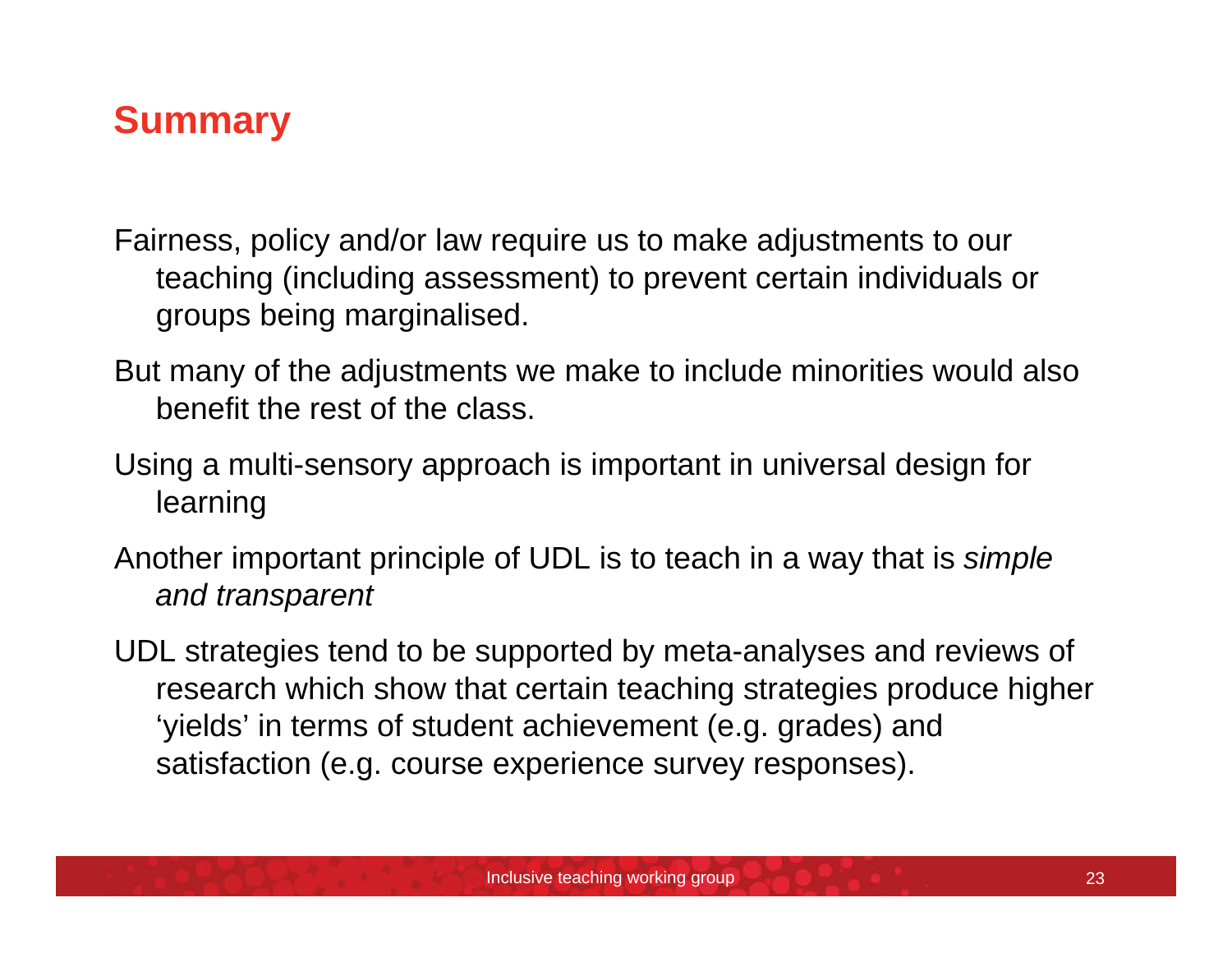#### **References**

Department for Innovation, Universities and Skills 2009, *Disabled Students and Higher Education: Higher Educational Analysis,* Department for Innovation, Universities and Skills (UK), viewed 22 September 2009.

- Little, F.G. 1975, *Faces on the campus: a psycho-social study*, Carlton, Vic: Melbourne University Press
- Hattie, J 2009, *Visible learning: a synthesis of over 800 meta-analyses relating to achievement*, Routledge, New York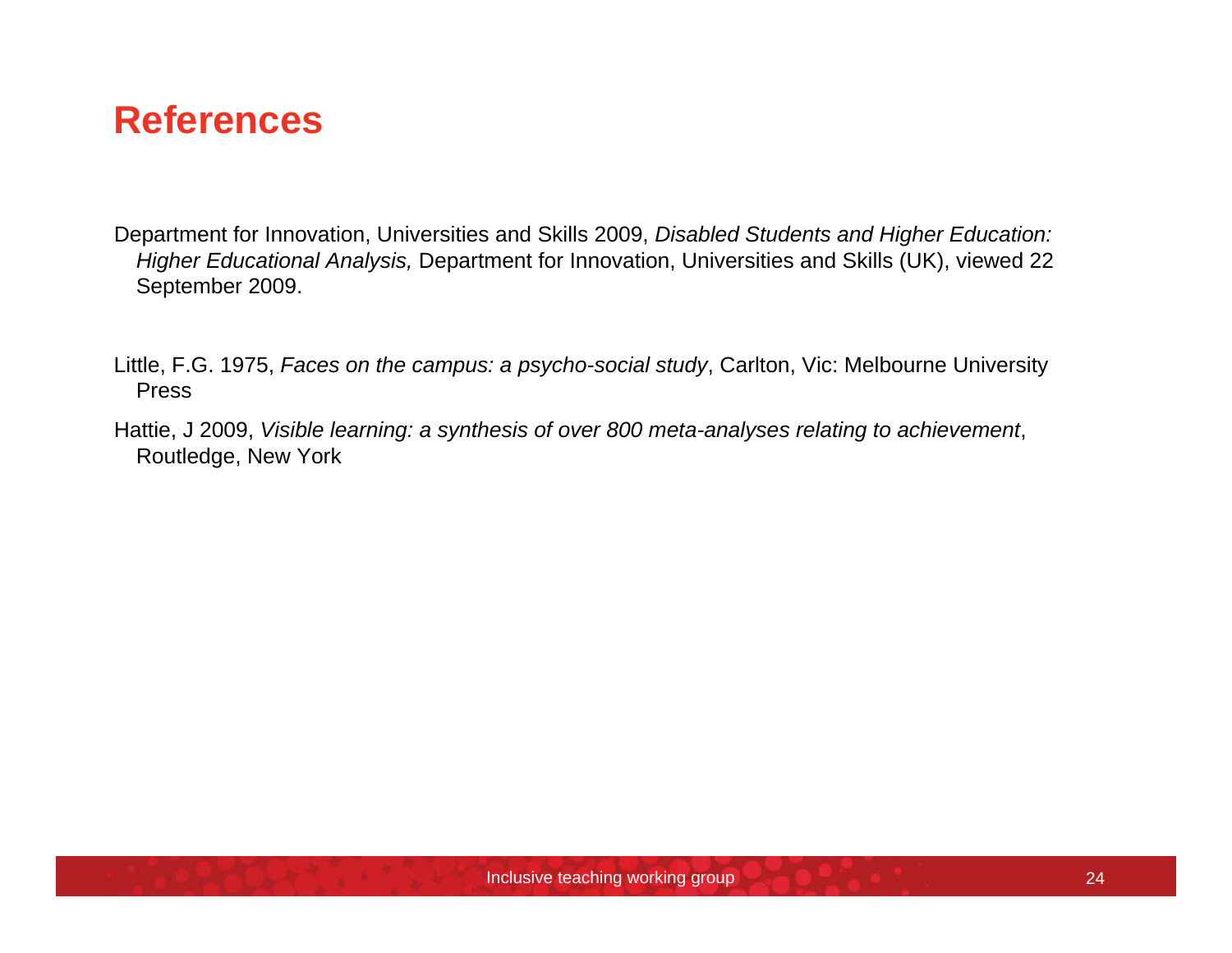**Diversity, access, equity, inclusivity**

Which groups should we make an effort to include?

e.g. age, disability, students with ESL…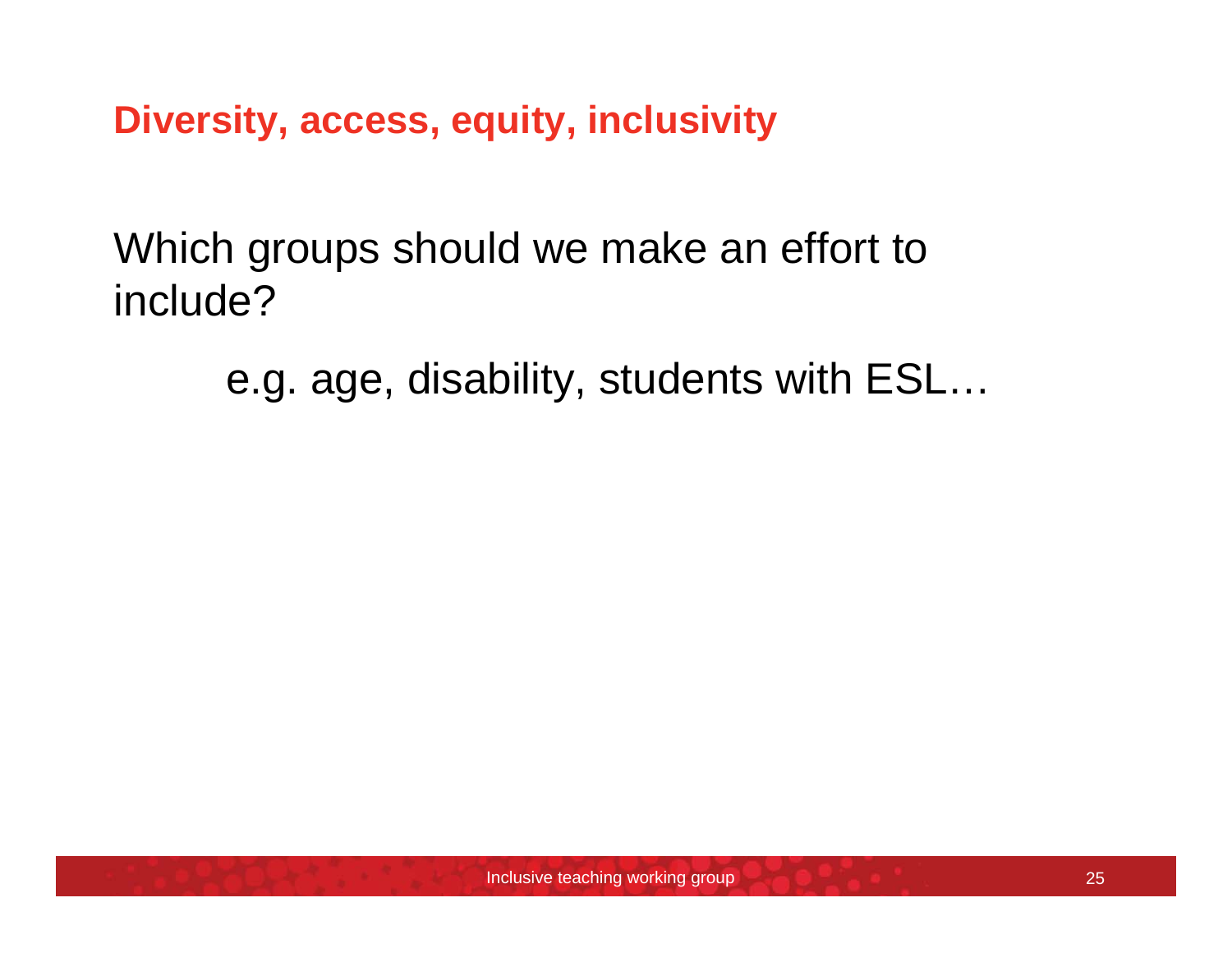| High challenge                                 | High challenge                                 |
|------------------------------------------------|------------------------------------------------|
| Low support                                    | High support                                   |
| (sink or swim: high dropout rate,<br>lawsuits) | (enriching: happy students, good<br>graduates) |
|                                                |                                                |
| Low challenge                                  | Low challenge                                  |
| Low support                                    | High support                                   |
| (neglecting: weak graduates)                   | (indulging)                                    |
|                                                |                                                |

**Table 1:** adapted from Little (1975)